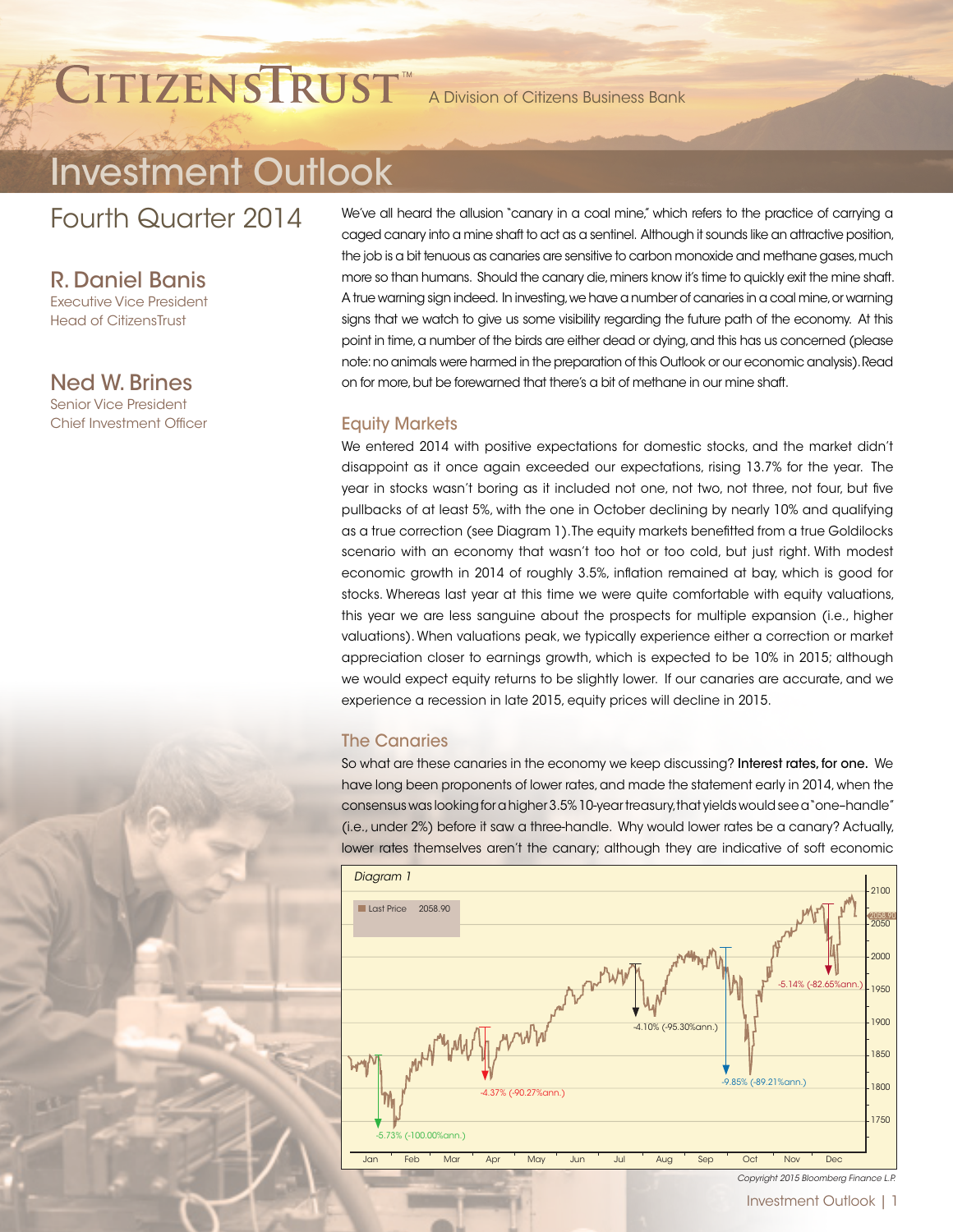| Diagram 2 |         |              | S&P 500 Positive Russell 2000 Negative   What Happens Next? |                    |               |
|-----------|---------|--------------|-------------------------------------------------------------|--------------------|---------------|
|           | S&P 500 | Russell 2000 |                                                             | <b>S&amp;P 500</b> | Russell 2000  |
| 1984      | 1.4%    | $-9.6%$      | 1985                                                        | 26.3%              | 28.0%         |
| 1987      | 2.0%    | $-10.8%$     | 1988                                                        | 12.4%              | 22.4%         |
| 1998      | 26.7%   | $-3.4$       | 1999                                                        | 19.5%              | 19.6%         |
| 2007      | 3.5%    | $-2.7%$      | 2008                                                        | $-38.5%$           | $-34.8%$      |
| 2011      | 0.0%    | $-5.5%$      | 2012                                                        | 13.4%              | 14.6%         |
| 2014      | 10.8%   | $-0.51%$     | 2015                                                        | $\mathcal{P}$      | $\mathcal{P}$ |

conditions. The canary is the shape of the yield curve itself, specifically the difference between the two-year treasury (0.67% at year-end) and the 10-year treasury (2.17% at year-end). This differential becoming negative, also known as yield curve inversion, has been one of the best recession indicators of the last half century. The curve hasn't inverted; however, the Fed has been holding shorter term bond yields down through its

*Strategas Research*

various easing policies. As a result, we feel it is prudent to discount the short end a bit and consider that, quite possibly, the weakness in longer-dated yields could indicate problems on the horizon. Another canary includes high-yield bond spreads, which is the price above Treasuries that borrowers with lower credit quality must pay to borrow. Spreads have spiked over the past year, indicating that investors are less comfortable with the credit quality of the borrowers and may be expecting more defaults on the horizon. Historically, this type of spike has preceded economic slowdowns, although this indicator hasn't been nearly as accurate as the yield-curve inversion discussed above. Two caveats must be considered in this widening of spreads. First, spreads neared all-time lows heading into 2014, so the widening has merely moved them slightly above the long-term average. Second, the high-yield index contains a high percentage of energy companies which, as we will discuss later, have been experiencing significant weakness due to a rapid decline in oil prices. Other canaries include weakness in foreign markets, specifically emerging markets, small cap stocks underperforming large-cap stocks, lower credit creation, and sagging global demand for commodities. In the case of small-cap stocks underperforming large caps, the reliability of this indicator has been mixed, with this relationship sometimes indicating a recession and other times preceding a snap back in small cap (see Diagram 2). In summary, there isn't a single indicator that screams recession on the horizon, but the aggregation of indicators gives us pause. Canaries.

#### The Economy

We commented early in the year that we wouldn't get a clear picture of US GDP until the third quarter of 2014. That report was a huge surprise, with GDP rising by 5.0% in the quarter. As is typical with GDP reports, there were one-time items that commentators could latch onto, but in aggregate it was a very strong quarter driven by lower gasoline prices, better hiring activity, improving consumer spending, and rising consumer sentiment. This last indicator is important because it often reflects consumers' view of their current condition. Consumer sentiment has been weak throughout the recovery; no doubt a result of the rising inflation in food and energy experienced by these consumers. Remember the Fed looks at inflation net of food and energy, as if it doesn't have an impact on consumer pocketbooks. With the rapid decline in fuel costs, consumers have benefitted from an increase in discretionary income. Another item helping GDP is the strong dollar, which not only helps keep import prices down by increasing the purchasing power of the dollar, but also helps our current account deficit. The other factor helping the economy includes the continued decline in borrowing costs. While the counter argument to lower borrowing costs is lower dividends and interest on investments and savings, the benefit of lower rates slightly outweighs the pain on investors as more consumers owe money in the US than those that rely upon investment income. We are carefully watching small businesses this year as the full costs of Obamacare will kick in this year. Businesses will face rising health care costs once again, and many will likely choose to terminate their coverage and help their employees move onto the exchanges. Politically, the timing of the

cost implementation is good because the last election that the President has a vested interest in is over, but economically the timing is bad as the economy just seems to be gaining traction. Small businesses don't need to be saddled with additional costs.

#### The Dollar

We've discussed strength in the dollar, but let's take a look at the drivers and impact of that strength. The dollar has appreciated against the major currencies in the world; specifically the Euro and Yen (see Diagram 3). The Euro and Yen suffer from similar ailments-weak economies, skyrocketing debt, and aging populations.



Investment Outlook | 2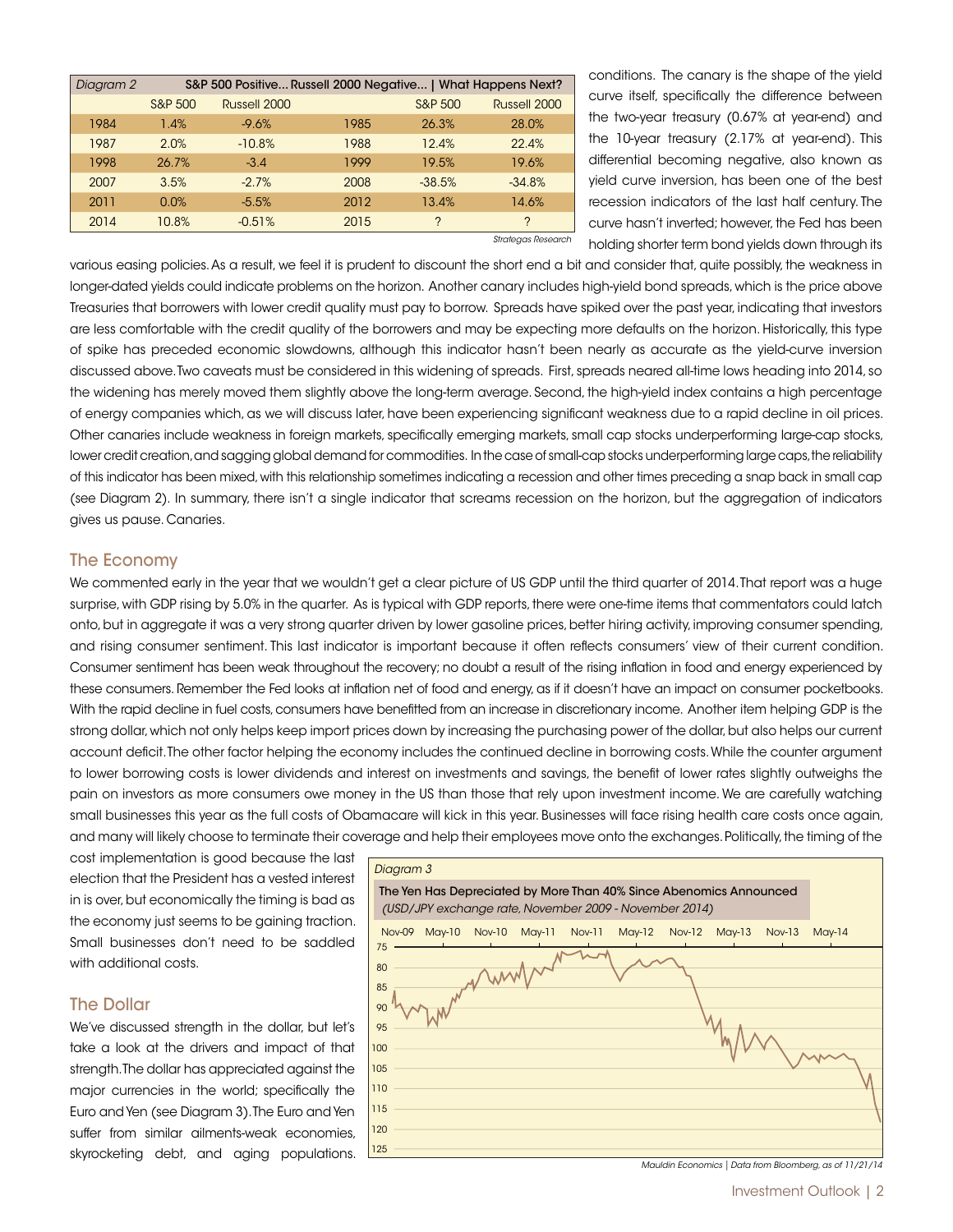Japan has taken specific steps to weaken their currency in an effort to stimulate an export-driven recovery. Europe suffers from structural deficiencies related to the creation of the Euro that will be extremely difficult to overcome. A currency typically acts as a country's shock absorber so that, when economic activity is weak, the currency weakens and helps generate travel, trade, and foreign investments that reignite the economy. The problem in Europe is that while the European Union members share a common currency, they don't share taxing, borrowing, and other central treasury functions. This means that a weak currency could benefit one country but severely hurt another in the Union, and vice versa. This creates a situation whereby economic downturns can be deeper and longer than they would be if countries' had their own currencies.

#### The Fed and Fixed Income

At the beginning of 2014, the 10-year treasury stood at 3% and the Fed was winding down its latest round of quantitative easing. Wall Street consensus was calling for a rise in rates to 3.5-4.5% during 2014, and the expectation was that the Fed would begin raising rates near year end. As we like to say, something happened to rates on their way to 4%; they fell below 2%. As we have repeatedly stated, the conditions required

to drive a sustained rate increase don't exist today, and at this point we still don't see them emerging unless the economy maintains its torrid pace of the third quarter. Our biggest concern about rates is that the new consensus for 2015 has finally joined us in our bullishness toward rates, giving us pause and wondering whether it might be time to reverse course and position for rising rates. We aren't there yet, but our radar is up as the consensus is rarely, if ever, correct. We don't want to mock our peers too much, but the Deutsche Bank chart (see Diagram 4) shows the average error over the past decade among Wall Street forecasters when it comes to rates.



#### Oil

The good news is that oil prices are down. The bad

news is that oil prices are down. The big news is that oil prices are down. The biggest economic news of the year was the precipitous decline in oil prices during 2014. After starting the year at \$98 per barrel, crude closed the year at \$52 per barrel, a decline of 47%. The Bloomberg chart (see Diagram 5) shows the price of oil since 1983, and the steep decline in the back half of 2014 is matched only by the drop in 2008, just prior to the recession. A decline in oil prices is extremely good news for the US consumer and is directly attributable to the jump in consumer sentiment we discussed earlier. A \$1 decline in the price of gasoline adds \$60 to the average American family's pocketbook each month. This compares extremely favorably with any other stimulus program outside of a tax cut, and it doesn't cost the government money. In fact, it is quite easy to argue the government actually gains from this stimulus as consumers typically spend that \$60 on



other goods, thereby increasing tax receipts. The downside of the oil decline is job loss and declines in capital spending. Job growth over the past few years has been spurred by energyrelated employment, which has increased to almost 0.5% of US employment (see Diagram 6). More importantly, these jobs are higher paying than the median job in the US, providing nearly \$110K in annual compensation vs. \$53K for the median. Job losses in this sector will have a disproportionate impact because of their high pay, and will really have an impact on energycentric states such as the Dakotas, Pennsylvania, Texas, and Oklahoma. Consumer-focused states should benefit, including California.

*Copyright 2015 Bloomberg Finance L.P.*